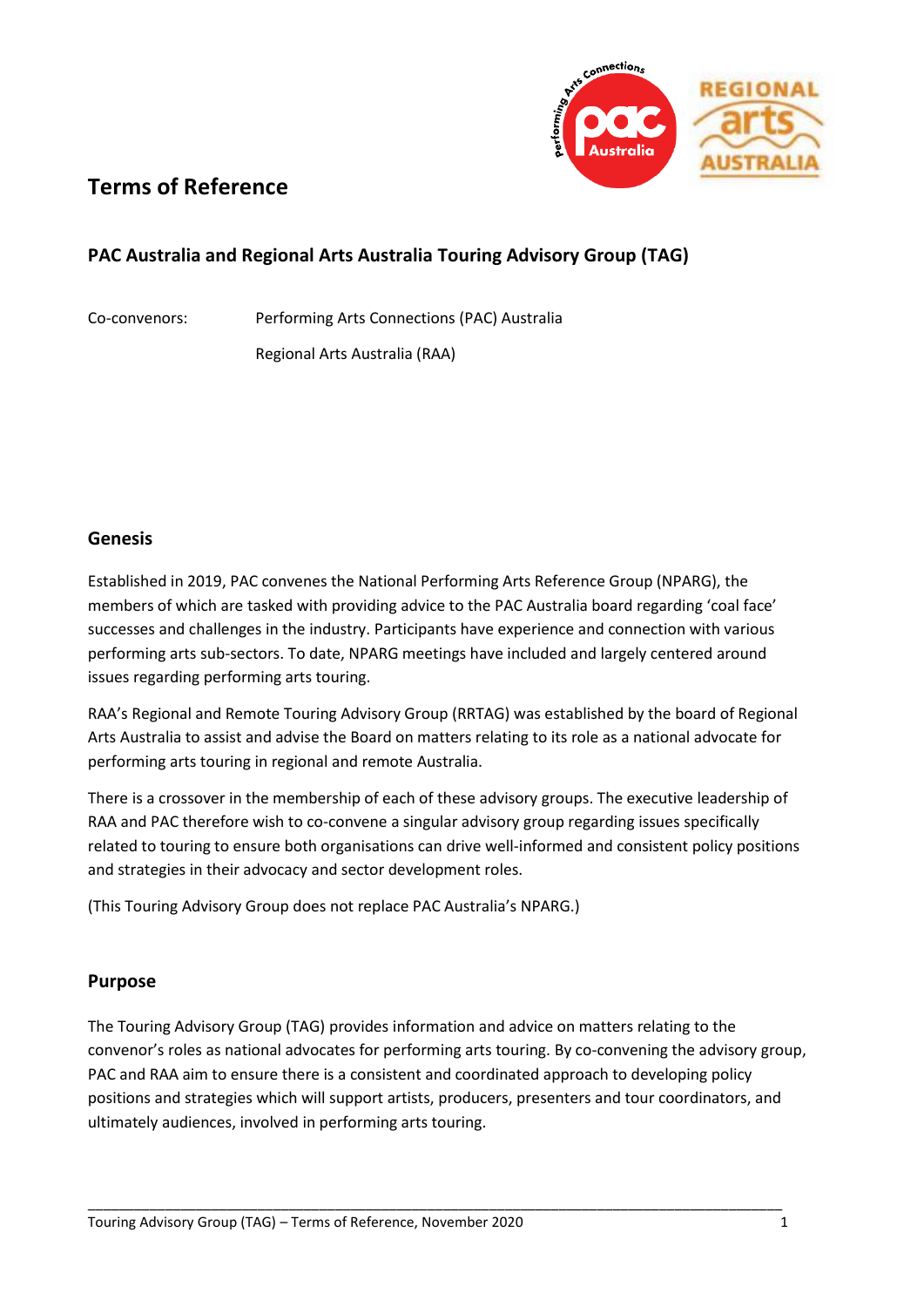### **Definitions and Scope**

For the purposes of these Terms of Reference, the advisory group acknowledges that:

- 1. 'Performing arts touring' means the extended life of a work beyond an initial season. The convenors and advisory group acknowledge that the definition of touring is an expanding concept that may not be limited by terminology adopted by government and funding organisations, or by location or scale. It is also acknowledged that touring occurs in metropolitan, regional and remote locations around Australia.
- 2. While PAC and RAA will always act in the service of their respective members, both organisations commit to receive advice and information from the advisory group in an impartial manner.
- 3. Neither organisation nor their respective boards are obligated to act on issues raised by the advisory group.

#### **Membership**

- 1. The maximum number of TAG members will be 15 (not including the executive directors of PAC and RAA). Other individuals may be invited to attend a meeting depending on any specific issues to be discussed.
- 2. The initial membership will be formed via a call for expressions of interest. The initial members will be determined by the executive leadership of PAC and RAA to ensure membership representative requirements are met. Appointments will be made on the basis of:
	- a. Experience and strong knowledge of the touring sector; and
	- b. The ability of the individual to share information willingly and objectively for the benefit of the sector.
- 3. The initial membership term will be 24 months, with a minimum of 50% of the group continuing for a subsequent 12 month period.
- 4. The TAG membership shall include:
	- a. a minimum of one representative from each state and territory.
	- b. a minimum of two touring coordinators
	- c. a minimum of two presenters
	- d. a minimum of two producing organisation
	- e. a minimum of one independent producer (touring)
	- f. representation from First Nations individuals
	- g. representation from CALD individuals
	- h. a minimum of 5 of the members must be live or work in regional/remote communities
- 5. The names, positions and organisations of TAG members will be published.
- 6. Unwaged members of TAG will be paid an honorarium of \$150 per meeting.

\_\_\_\_\_\_\_\_\_\_\_\_\_\_\_\_\_\_\_\_\_\_\_\_\_\_\_\_\_\_\_\_\_\_\_\_\_\_\_\_\_\_\_\_\_\_\_\_\_\_\_\_\_\_\_\_\_\_\_\_\_\_\_\_\_\_\_\_\_\_\_\_\_\_\_\_\_\_\_\_\_\_\_\_\_\_\_\_\_\_